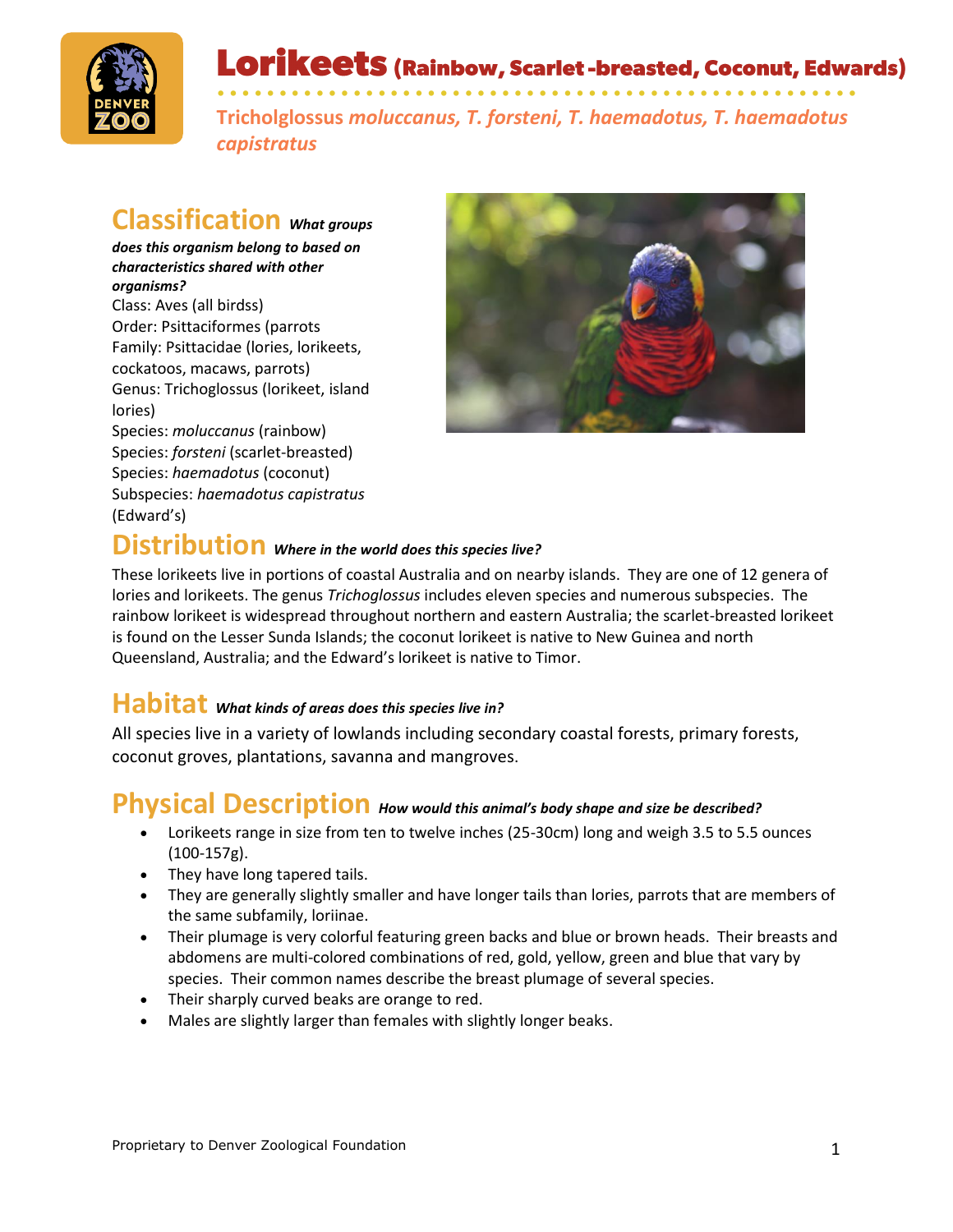

# Lorikeets (Rainbow, Scarlet-breasted, Coconut, Edwards)

• • • • • • • • • • • • • • • • • • • • • • • • • • • • • • • • • • • • • • • • • • • • • • • • • • • • **Tricholglossus** *moluccanus, T. forsteni, T. haemadotus, T. haemadotus capistratus*

## $\textbf{Diet}$  *What does this species eat?*

*In their historic range:* Lorikeets have a specialized diet of mostly nectar and pollen. They also eat fruits, seeds and insects.

*At the zoo*: The lorikeets at the Denver Zoo feed on nectar throughout the day and receive both whole and chopped fruits at the end of each day. Their fruit diet is comprised of apples, pears and bananas, along with an additional fruit or veggie for variety. Their nectar comes as a specialized powder containing vitamins, proteins, and fibers similar to what they would be eating in the wild and is mixed with water to allow for easy drinking.

## **Predators** *What eats this species?*

Predators include birds of prey and snakes. Humans hunt lorikeets for their plumage and to sell as pets. In agricultural regions they sometimes are killed because they forage in crops.

#### **Social Organization** *How does this animal interact with others of its species?*

These lorikeet species tend to form monogamous pairs, mating for life. Pairs groom one another while resting. They live in noisy flocks that can include several species and range in size from several pairs to hundreds depending on the abundance of food. They are very active and vocal, screeching as they fly through the canopy and chattering as they feed**.**

#### **Life Cycle** *How does this species mate, raise young, grow and develop?*

Mating season for these lorikeet species varies by locale. Courtship behavior includes wing-fluttering and swaying. They nest high in trees in hollows lined with decayed wood that both male and female prepare. The female lays two to three oval eggs about one inch long (2.7cm) and is solely responsible for incubating the eggs for 24-26 days although her mate may roost in the nest. The chicks hatch featherless and with closed eyes. Both parents participate in caring for the chicks. They fledge in about eight weeks. The young reach sexual maturity between 18 and 24 months. They can live twenty years or more in their natural habitat.

## **Adaptations** *What physical and behavioral characteristics enable this animal to survive and thrive?*

- Lorikeets' **beaks** allow them to crush flowers making pollen and nectar easier to access.
- The tips of their **tongues** have tiny hair-like structures called papillae that help them harvest pollen and nectar; when the tongue is extended, the papillae are erect, looking like tiny brushes.
- Their **gizzards** are relatively weak because their diet doesn't require them to grind hard food.
- Lorikeets have **zygodactyl feet**, two toes facing forward and two facing backward, making climbing and gripping easy; they are able to hang upside down to reach nectar.
- Lorikeets are entirely **arboreal** which helps keep them safe from potential predators.
- Their **small size** and **bright colors** act as camouflage in flowering trees.
- Their **diet** makes them good **pollinators**.

## **Collection Connection**

Denver Zoo's Lorikeet Adventure flock includes coconut lorikeets, rainbow lorikeets, Edward's lorikeets and a scarlet-breasted lorikeet. One male blue-streaked lory*, Eos reticulata,* is also a member of the